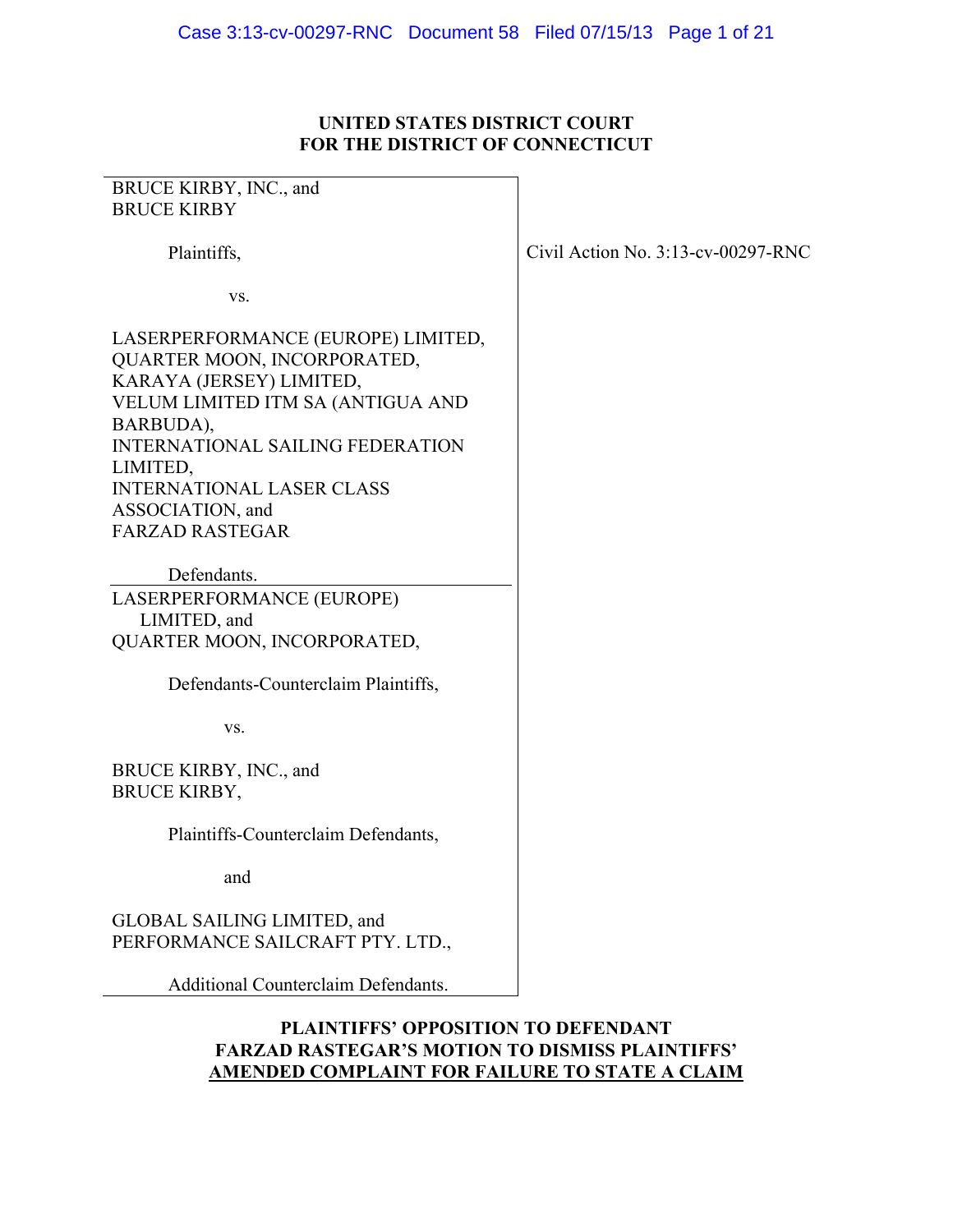# **TABLE OF CONTENT**S

| I.   |           |                  |                                                                                              |  |
|------|-----------|------------------|----------------------------------------------------------------------------------------------|--|
| Π.   |           |                  |                                                                                              |  |
| III. |           |                  | THE COURT SHOULD DENY RASTEGAR'S MOTION TO<br>DISMISS BECAUSE KIRBY HAS ASSERTED CLAIMS UPON |  |
|      | A.        |                  |                                                                                              |  |
|      | <b>B.</b> |                  | Counts I-VII of the First Amended Complaint State Claims Upon                                |  |
|      | $C$ .     |                  | Kirby Relied on Documents in Bringing Its Suit That Support                                  |  |
|      |           | 1.               |                                                                                              |  |
|      |           | 2.               |                                                                                              |  |
|      |           | 3.               |                                                                                              |  |
|      |           | $\overline{4}$ . |                                                                                              |  |
|      |           | 5.               |                                                                                              |  |
|      |           | 6.               |                                                                                              |  |
|      |           | 7.               |                                                                                              |  |
|      |           | 8.               |                                                                                              |  |
|      |           | 9.               |                                                                                              |  |
|      |           | 10.              |                                                                                              |  |
|      |           | 11.              |                                                                                              |  |
|      |           | 12.              |                                                                                              |  |
|      | D.        |                  | Kirby Identified Sufficient Facts in Its First Amended Complaint to                          |  |
|      |           | 1.               | The First Amended Complaint Satisfies                                                        |  |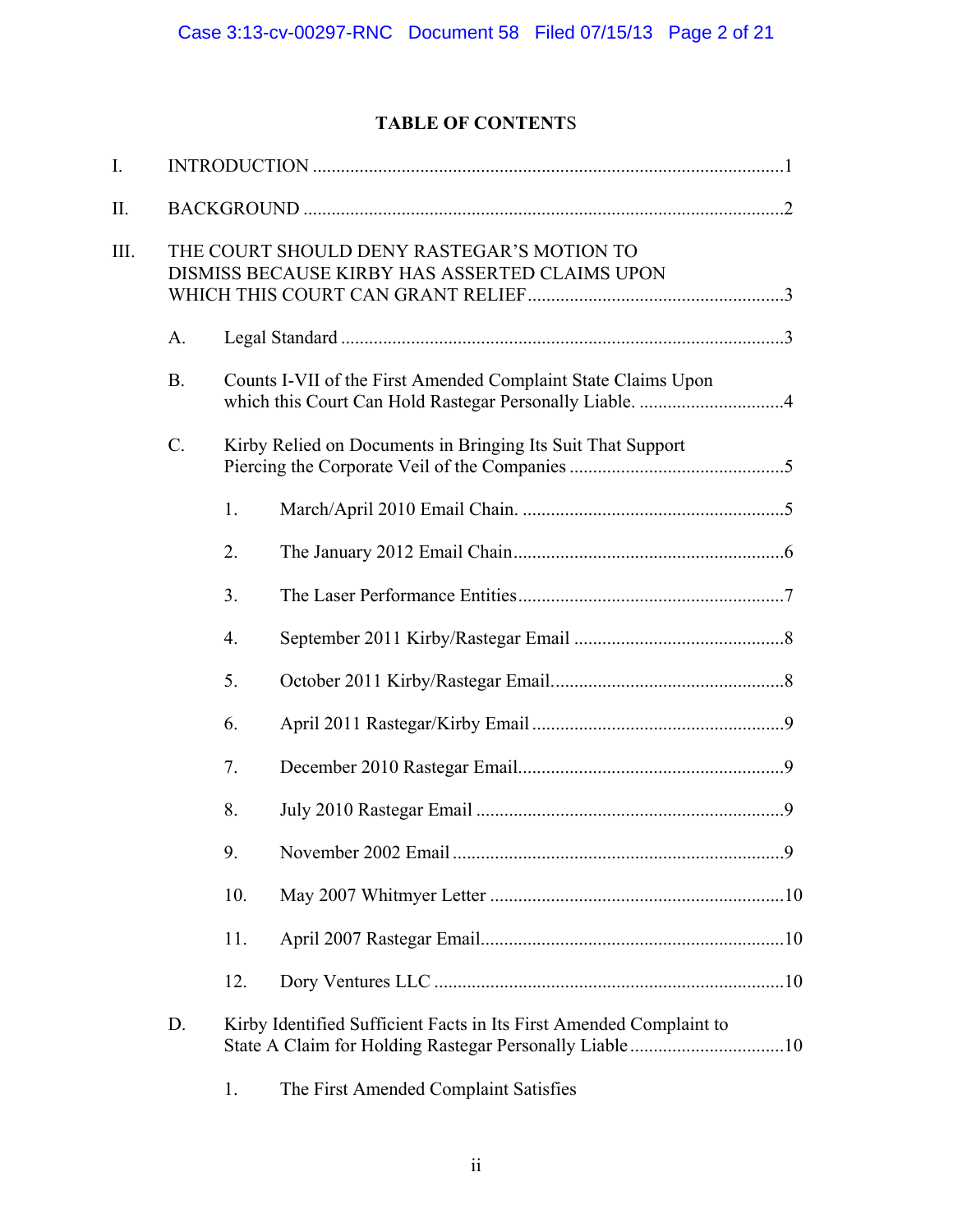# Case 3:13-cv-00297-RNC Document 58 Filed 07/15/13 Page 3 of 21

|               |    | 2. | The First Amended Complaint Satisfies                                                                                   | -12 |
|---------------|----|----|-------------------------------------------------------------------------------------------------------------------------|-----|
|               |    | 3. | The Pleading Threshold in this Case Is Necessarily<br>Lower Because Many of the Underlying                              |     |
|               | Е. |    | To the Extent the Court Determines that Kirby Has Not Sufficiently<br>Plead a Claim Personally Against Farzad Rastegar, |     |
| $\mathbf{IV}$ |    |    |                                                                                                                         |     |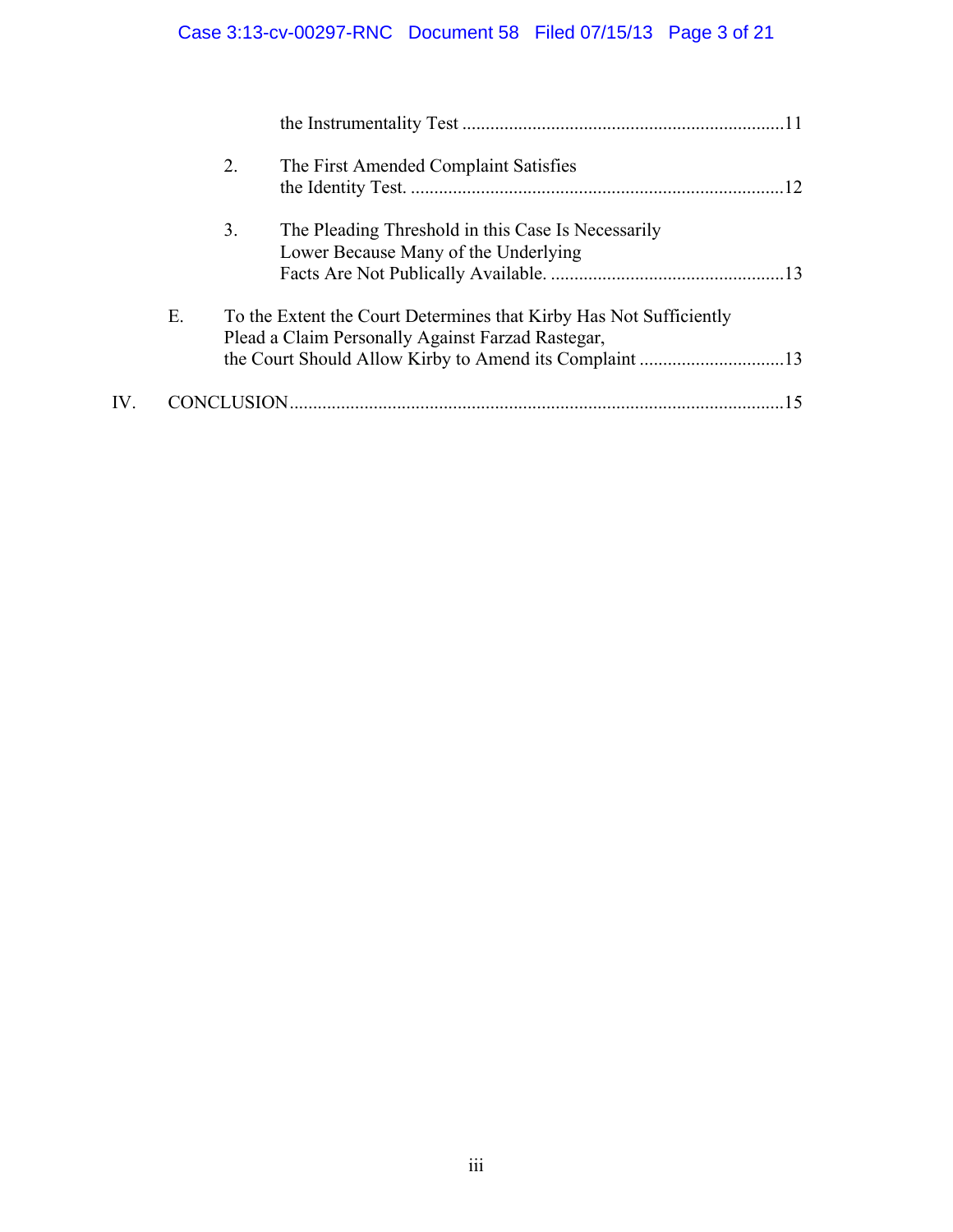# **TABLE OF AUTHORITIES**

| <b>Cases</b>                                                                                        |  |
|-----------------------------------------------------------------------------------------------------|--|
| AEP Energy Services Gas Holding Co. v. Bank of Am.                                                  |  |
| Arista Records, LLC v. Doe 3                                                                        |  |
| <b>Bell Atlantic Corp. v. Twombly</b>                                                               |  |
| Brass v. American Film Technologies, Inc.                                                           |  |
| CSX Transp., Inc. v. Blakeslee<br>3:11-cv-533 (SRU), 2012 WL 3985169 (D. Conn. September 11, 2013)4 |  |
| Foman v. Davis                                                                                      |  |
| Gurary v. Winehouse                                                                                 |  |
| Macomber v. Travelers Property & Cas. Corp.                                                         |  |
| New York v. Green                                                                                   |  |
| Newman & Schwartz v. Asplundh Tree Expert Co., Inc.                                                 |  |
| Operating Local 649 Annuity Trust Fund v. Smith Barney Fund Management LLC                          |  |
| Pangburn v. Culbertson                                                                              |  |
| Tucker v. American Intern. Group, Inc.                                                              |  |
| Williams v. Citigroup Inc.                                                                          |  |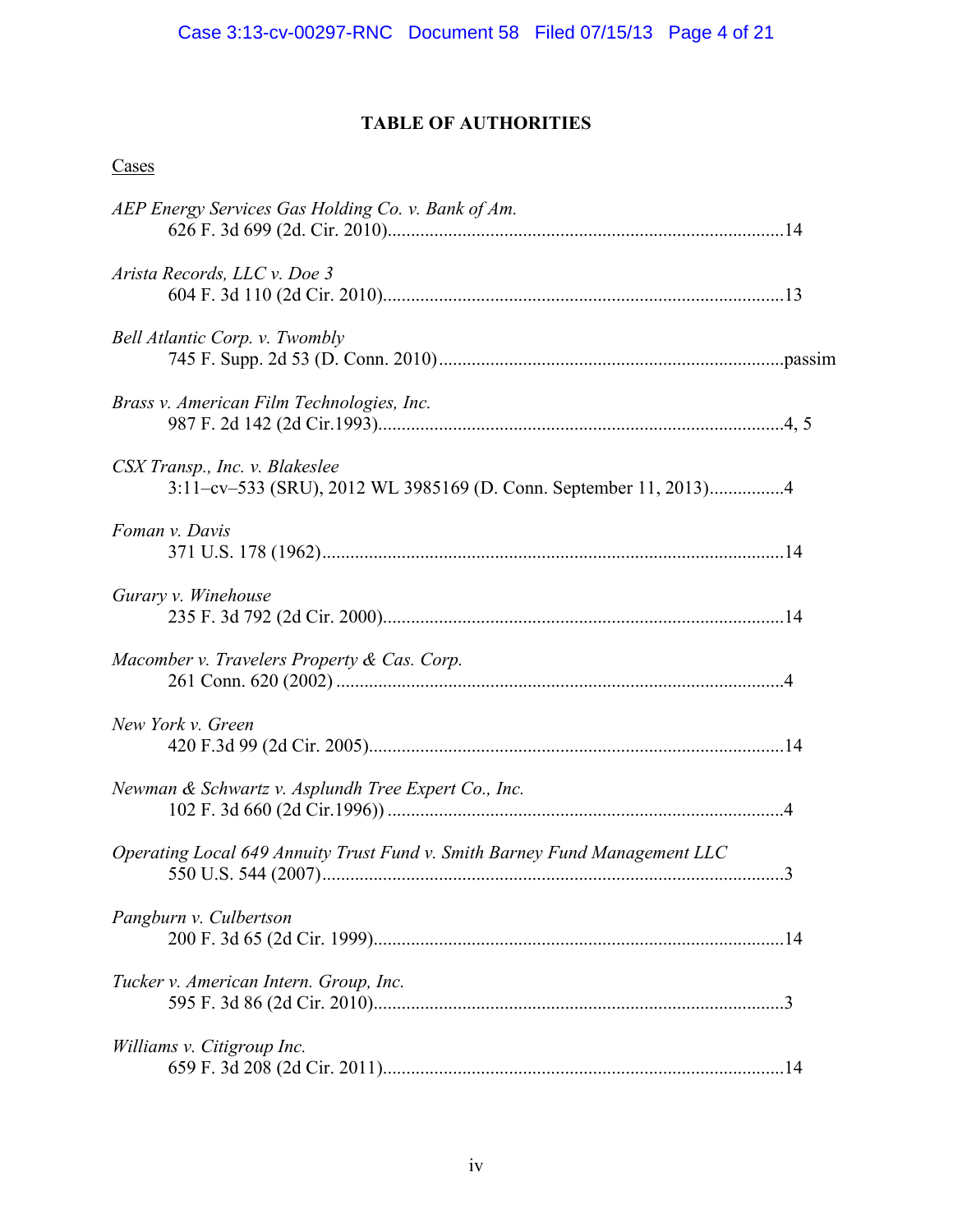# Case 3:13-cv-00297-RNC Document 58 Filed 07/15/13 Page 5 of 21

# **Statutes & Rules**

| Fed. R. Civ. P. 12 |  |  |
|--------------------|--|--|
|                    |  |  |
|                    |  |  |
| Fed R Civ $P$ 15   |  |  |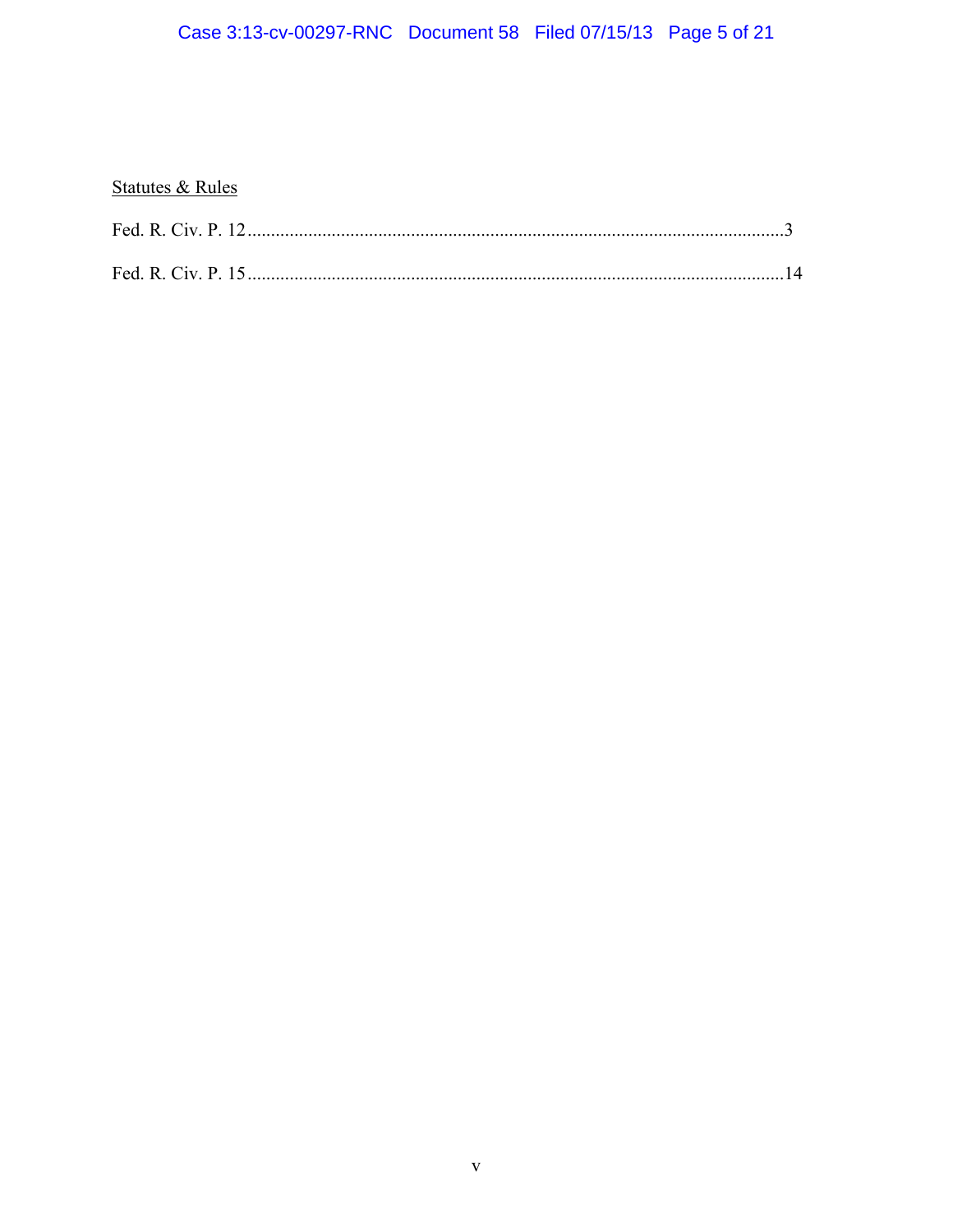#### Case 3:13-cv-00297-RNC Document 58 Filed 07/15/13 Page 6 of 21

Plaintiffs Bruce Kirby, Inc. and Bruce Kirby (collectively "Kirby" or "plaintiff") submit this Opposition to Defendant Farzad Rastegar's ("Rastegar" or "defendant") Motion to Dismiss Plaintiff's Amended Complaint for Failure to State a Claim. (Dkt. 39.)

#### **I. INTRODUCTION.**

 Defendant Farzad Rastegar owns and controls Laser Performance, the largest Kirby Sailboat builder in the world, through a complex web of companies. In the First Amended Complaint, Kirby alleges that four of these Laser Performance companies, LP Europe, Quarter Moon, Karaya, and Velum, breached Kirby's contractual rights and infringed its intellectual property. Rastegar is personally liable to Kirby for the complained of breaches and infringements because he exercised his control and domination over Laser Performance, and specifically the named entities, to cause the injuries to Kirby.

 Rastegar's control and domination is clearly illustrated through his correspondence to Bruce Kirby and others over the course of many years. For example, in one email Rastegar provided "formal instructions" to the president of Laser Performance that "all matters in respect of ILCA will have to be referred to and channelled (sic) via my office with immediate effect," and that the president of codefendant ILCA "should channel all communication to me personally at this email address," which was Rastegar's personal email address. Neither the president of Laser Performance, nor any other officer or executive of the Laser Performance companies, objected to Rastegar's formal instructions. On multiple occasions, Rastegar communicated with Kirby on behalf of Laser Performance. For example, Rastegar personally contacted Kirby in an effort to purchase Kirby's rights and in an attempt to schedule a personal meeting to facilitate this purchase. In view of this type of evidence, which is described in detail below, and in view of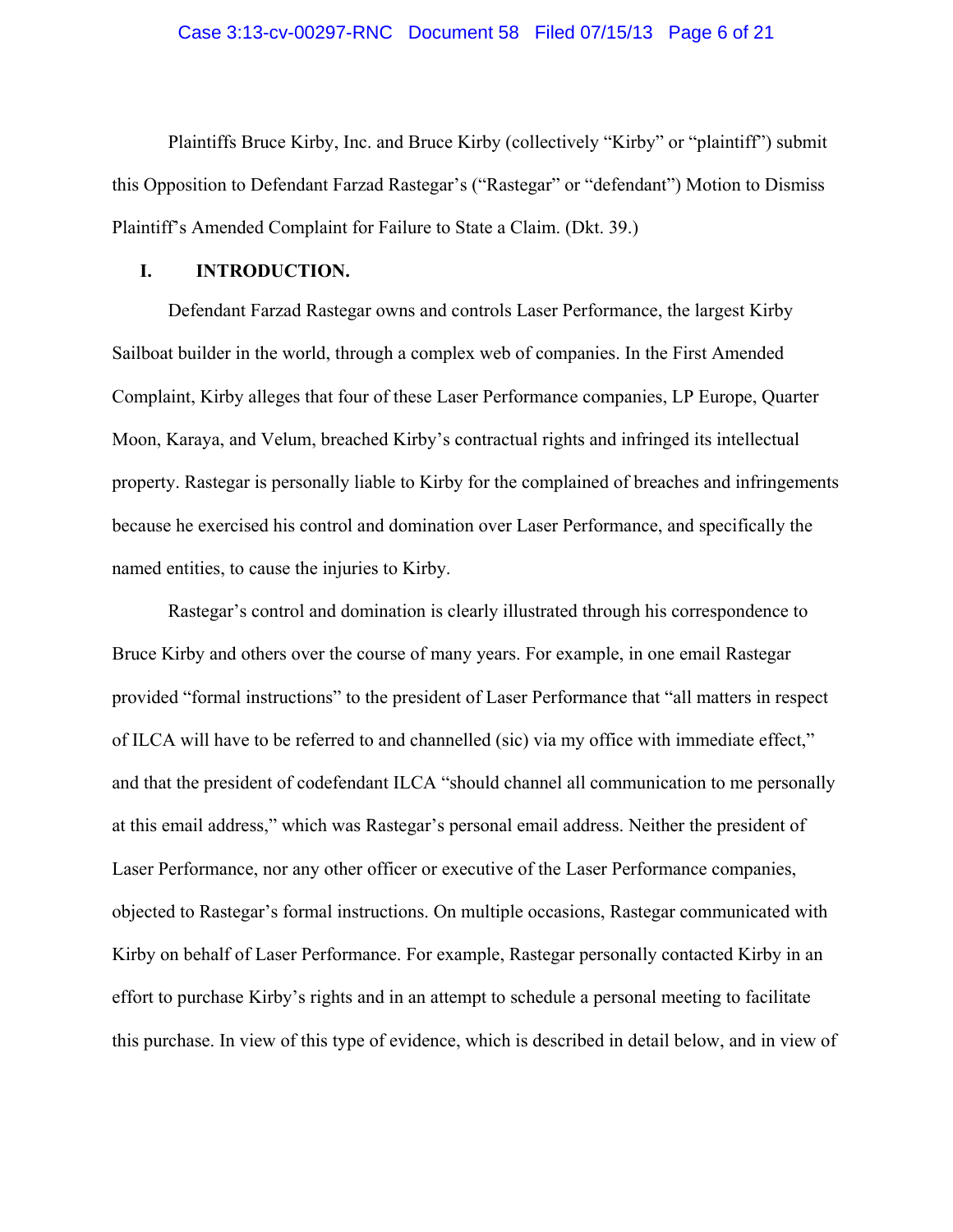#### Case 3:13-cv-00297-RNC Document 58 Filed 07/15/13 Page 7 of 21

the First Amended Complaint, Kirby respectfully requests that the Court deny Rastegar's Motion to Dismiss.

 If Court determines that Kirby has not sufficiently supported its claims against Rastegar, Kirby requests that the Court delay ruling on the Rastegar's motion and provide Kirby an opportunity to conduct expedited discovery of confidential information regarding Rastegar's relationship with the officers of the Laser Performance companies and of his relationship with and control over those companies. Kirby's First Amended Complaint alleges certain facts on information and belief because many of the corporate records are not public. These claims will be proven once Kirby has an opportunity to discover confidential information regarding Rastegar's complex web of companies and his relationship thereto. In the alternative, Kirby seeks leave from the Court to amend its complaint as to Rastegar.

#### **II. BACKGROUND.**

Kirby seeks recovery of damages and equitable relief from Rastegar and Laser Performance for: (1) trademark counterfeiting, arising under the Lanham Act, 15 U.S.C. §1114; (2) trademark infringement, unfair competition, and false designation of origin arising under the Lanham Act, 15 U.S.C. §1114; (3) unfair trade practices under the Connecticut Unfair Trade Practices Act (CUTPA); (4) misappropriation of Bruce Kirby's publicity rights; (5) default of two contracts (the 1983 and 1989 Builder Agreements), and (6) inducement to default the 1983 and 1989 Builder Agreements. Kirby's claims against Laser Performance and Rastegar are described in detail in the First Amended Complaint. A summary of facts relevant to this opposition is provided below.

This case concerns the production, sale, and racing of sailboats designed and sold by Bruce Kirby. In order to establish the Kirby Sailboat as a standard class for international racing,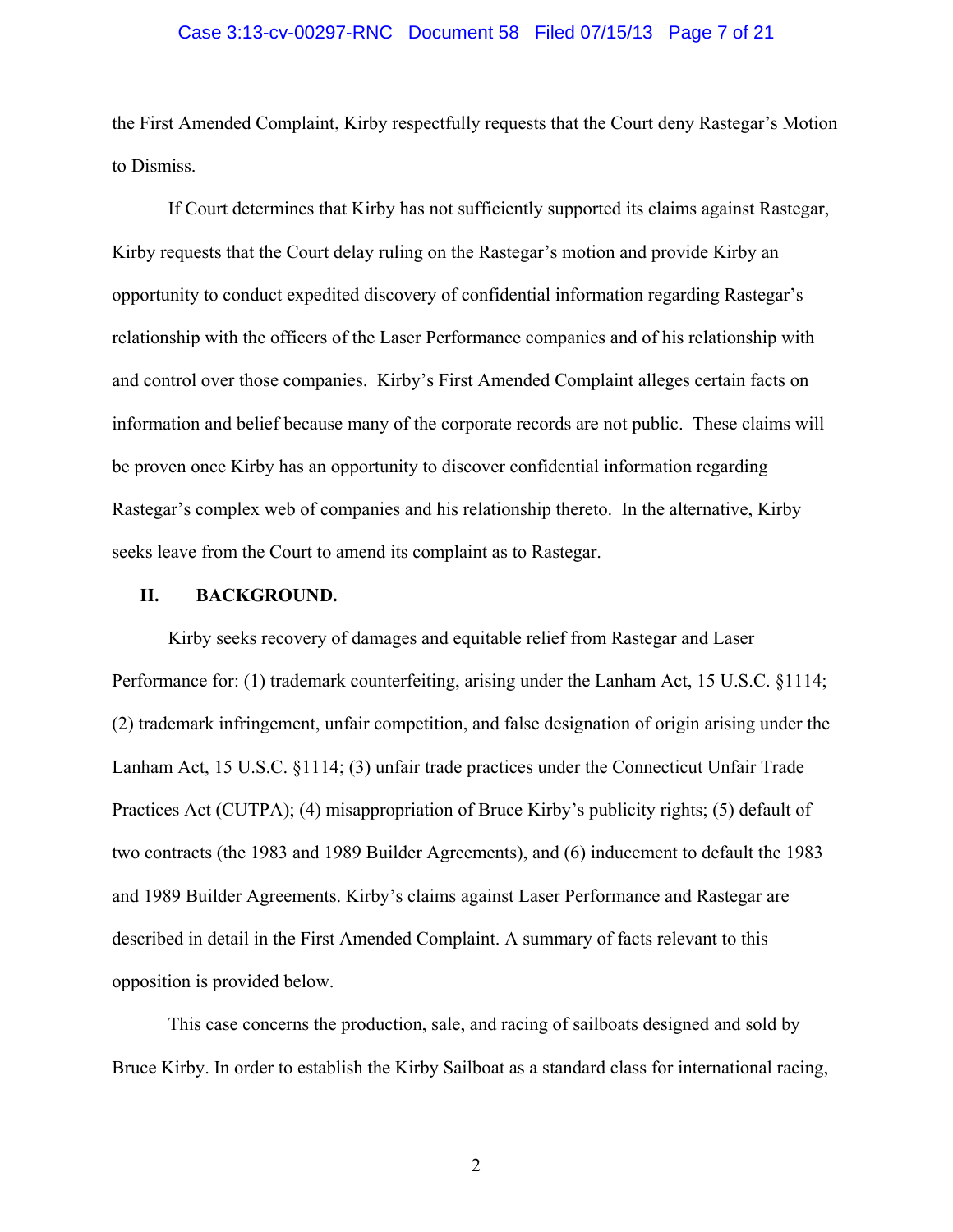### Case 3:13-cv-00297-RNC Document 58 Filed 07/15/13 Page 8 of 21

Kirby reached agreements with the various sailboat builders, including Laser Performance, as well as the international governing bodies that regulate competitive sailing. Under the terms of the agreements, the builders paid a royalty to Kirby and received the right to manufacture Kirby Sailboats and to affix a plaque on the hull of each boat featuring Bruce Kirby's name and trademark, and a unique hull/sail number issued by Kirby. This brief sets forth Kirby's bases for alleging that the Laser Performance companies are owned and controlled by Rastegar, as illustrated in the chart below, and that he is personally liable for Kirby's injuries.

| <b>Laser Performance</b>                      |                                      |                             |                                                  |  |  |
|-----------------------------------------------|--------------------------------------|-----------------------------|--------------------------------------------------|--|--|
| <b>LP</b> Europe                              | <b>Quarter Moon</b>                  | Karaya                      | <b>Velum</b>                                     |  |  |
| LaserPerformance<br>(Europe) Limited          | <b>Ouarter Moon.</b><br>Incorporated | Karaya (Jersey)<br>Limited  | Velum Limited ITM<br>SA (Antigua and<br>Barbuda) |  |  |
| "incorporated in<br><b>England and Wales"</b> | "Rhode Island<br>Corporation"        | "Channel Island<br>company" | "Antigua and Barbuda<br>company'                 |  |  |

FARZAD RASTEGAR

# **III. THE COURT SHOULD DENY RASTEGAR'S MOTION TO DISMISS BECAUSE KIRBY HAS ASSERTED CLAIMS UPON WHICH THIS COURT CAN GRANT RELIEF.**

#### **A. Legal Standard.**

On a motion to dismiss pursuant to Rule 12(b)(6), the court accepts all well-pleaded allegations in the complaint as true, drawing all reasonable inferences in the plaintiff's favor. *Tucker v. American Intern. Group, Inc.*, 745 F. Supp. 2d 53, 58 (D. Conn. 2010). In order to survive a motion to dismiss, a complaint must allege a plausible set of facts "sufficient to raise a right to relief above the speculative level." *Bell Atlantic Corp. v. Twombly*, 550 U.S. 544, 555 (2007). *See also Operating Local 649 Annuity Trust Fund v. Smith Barney Fund Management LLC*, 595 F. 3d 86, 91 (2d Cir. 2010).

In ruling on a Rule 12(b)(6) motion, a district court must consider facts stated in the complaint or in documents attached to the complaint as exhibits or incorporated in the complaint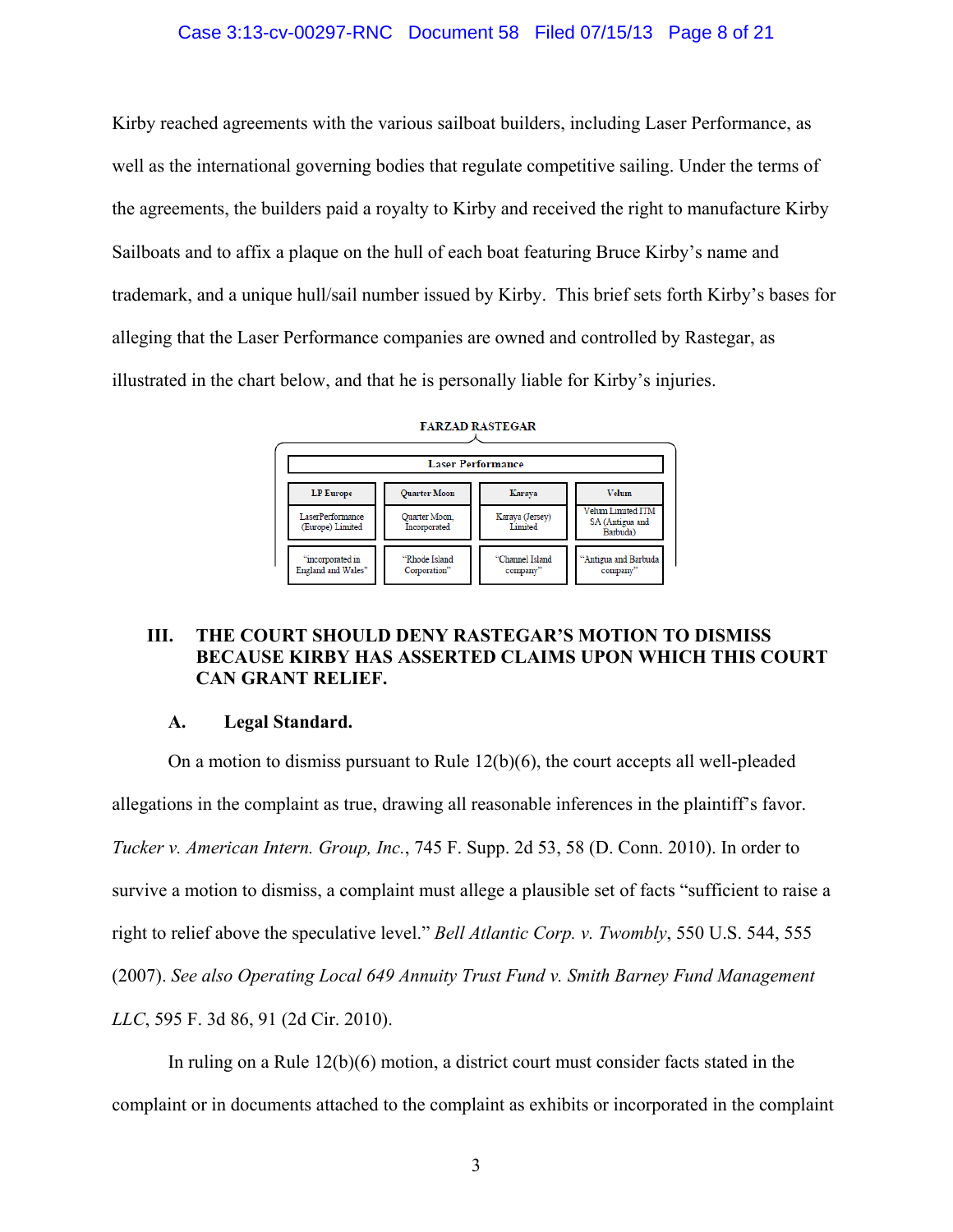#### Case 3:13-cv-00297-RNC Document 58 Filed 07/15/13 Page 9 of 21

by reference. *Tucker*, 745 F. Supp. 2d at 58 (*citing Newman & Schwartz v. Asplundh Tree Expert Co., Inc.*, 102 F. 3d 660, 662 (2d Cir.1996)). The court may also consider "matters of which judicial notice may be taken" and documents of which plaintiff "had knowledge and relied on in bringing suit." *Brass v. American Film Technologies, Inc.*, 987 F. 2d 142, 150 (2d Cir.1993).

### **B. Counts I-VII of the First Amended Complaint State Claims Upon which this Court Can Hold Rastegar Personally Liable.**

Kirby's Claims I – VII of the First Amended Complaint state claims against a number of Laser Performance companies upon which this Court can and should grant relief. Rastegar is personally liable for these claims because he controlled and caused the unlawful activity of the Laser Performance companies that forms the bases of Kirby's claims.

Rastegar misunderstands Kirby's theory of liability and argues that Kirby has failed to allege that Rastegar himself has met each of the underlying elements of the asserted claims. Kirby does not allege in its complaint, nor does it here, that Rastegar committed the underlying elements of the asserted claims. Rather, Kirby's asks the Court to pierce the veil of the Laser Performance companies and hold Rastegar personally liable because he exercised his control of the Laser Performance companies to cause the complained of injuries to Kirby.

An order piercing the corporate veil is an equitable determination allowing for the enforcement of a judgment against a party not primarily liable. *CSX Transp., Inc. v. Blakeslee*, 3:11–cv–533 (SRU), 2012 WL 3985169, at \*5 (D. Conn. September 11, 2013) (*citing Macomber v. Travelers Property & Cas. Corp.*, 261 Conn. 620, 623 n. 3 (2002). In Connecticut, the concept of piercing the corporate veil is not itself treated as an independent cause of action. *Id*. In other words, Kirby is not required to establish that Rastegar himself committed each of the underlying elements of the claims. Instead, and as set forth in detail below, Kirby need only allege facts that if taken as true are sufficient to pierce the corporate veil of the Laser Performance companies.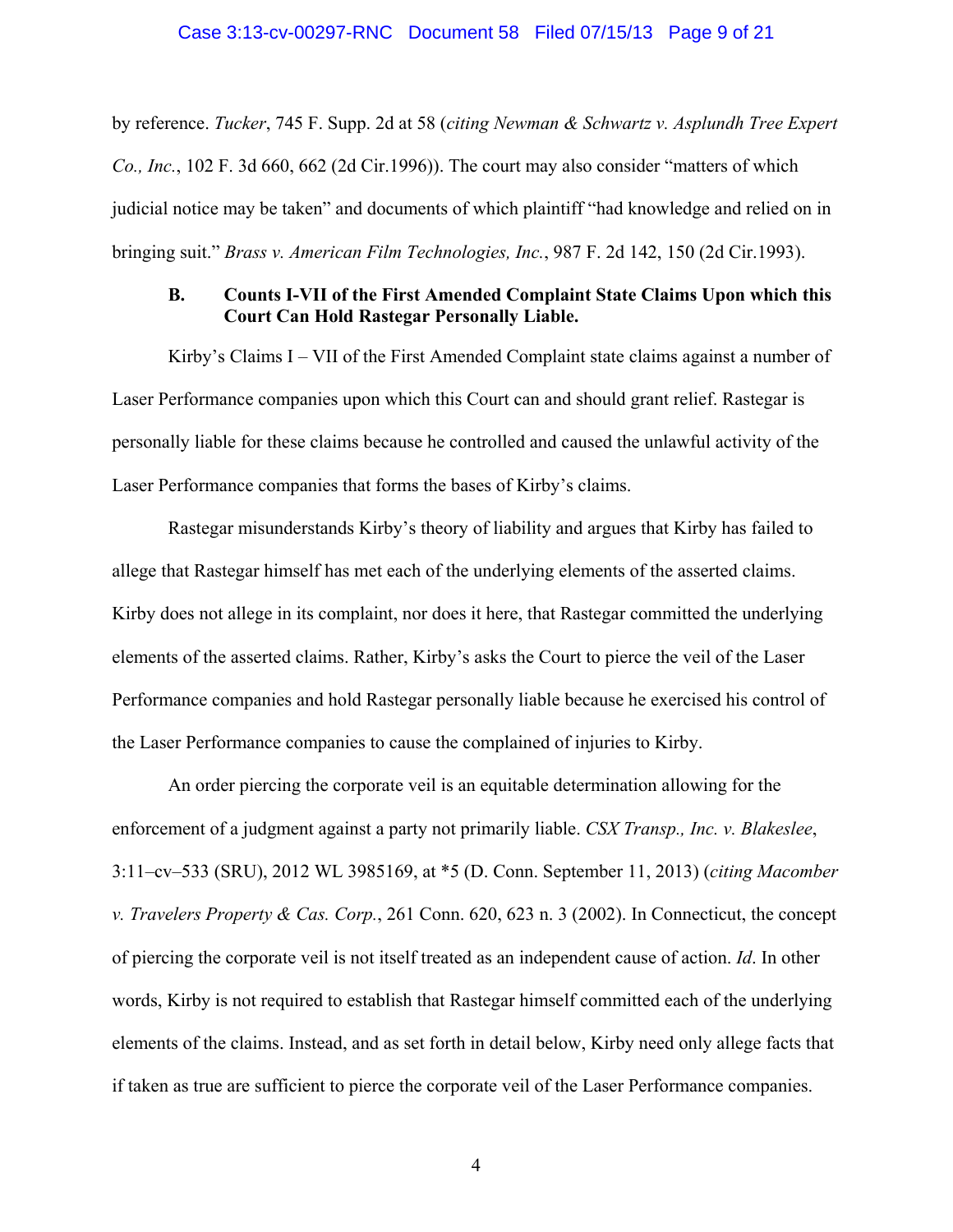## **C. Kirby Relied on Documents in Bringing Its Suit That Support Piercing the Corporate Veil of the Companies.**

In ruling on a motion to dismiss for failure to state a claim, the Court may rely on documents that the Plaintiff had knowledge of and relied on in bringing suit. *Tucker*, 745 F. Supp. 2d at 58 (*citing Brass*, 987 F.2d at 150). Kirby had knowledge and relied on the following documents in bringing suit against Rastegar.

### 1. March/April 2010 Email Chain.

A March/April 2010 email chain between ICLA president, Mr. Heini Wellmann, and Farzad Rastegar, demonstrates that Rastegar dominated and controlled Laser Performance in the unlawful actions complained of in the First Amended Complaint. In the email chain, as with all of his correspondence, Rastegar uses a personal email address, farbcal@hotmail.com. (Ex. 1.) In one communication in the chain, Rastegar characterized himself as "by far the largest territory and participant in the [laser] class" and he threatened ILCA that to ignore substantive issues raised by Rastegar, "including outright breach of [Laser Performance's] trademarks and business goodwill is tantamount to negligence on the part of ILCA."  $(Id.$  at 4.)<sup>1</sup>

In that same email chain, Rastegar threatened that his companies, QM Vanguard/Quarter Moon and PSE/LP Europe, would not attend a conference unless certain issues were resolved. (*Id*. at 7 ("I think it is noteworthy that the issues involved are such that QMI and PSE will be unable to attend the forthcoming World Council meeting without addressing them. This is a situation that would very much bear on the future of Laser as a global class and on its stakeholders.").)

 $\overline{a}$ 

<sup>&</sup>lt;sup>1</sup> The pinpoint citations herein refer to page numbers assigned by the Court's electronic filing system and printed on the header of each document.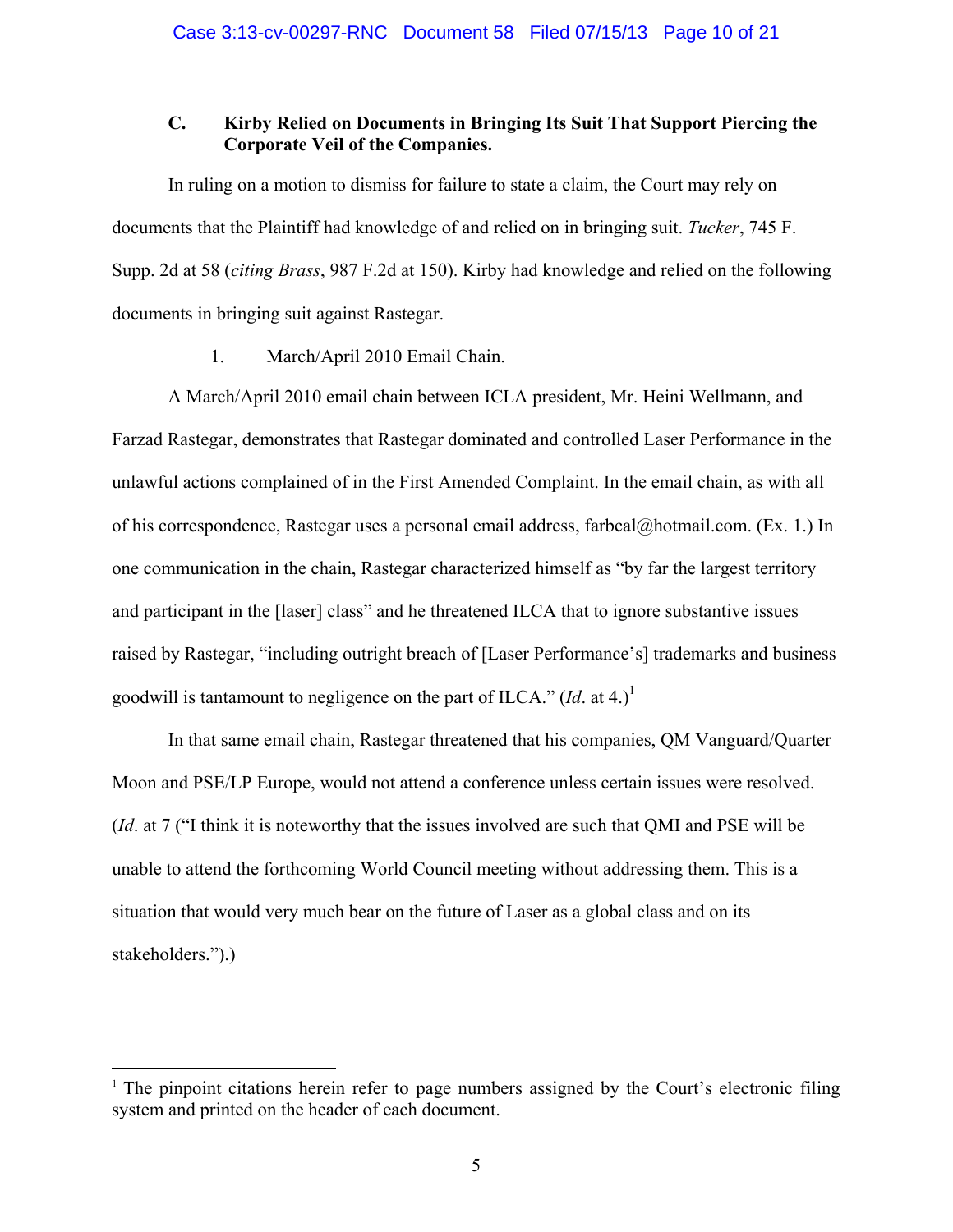In one communication included in the April/March 2010 email chain, Rastegar formally

instructed the then president of Laser Performance (Ex. 2), Devin Kelly, to refer all ILCA

matters directly through Rastegar for immediate effect:

## Dear Devin,

**Please note this as your formal instructions that all matters in respect of ILCA will have to be referred to and channelled via my office with immediate effect.** In the meantime all discussions, initiatives, programs and relationship with ILCA needs to be suspended until cleared by my office. In order to facilitate this, I am asking Bill Crane to take the responsibility of acting on behalf of my office working with me directly. To this effect, **I am copying Mr Wellmann for his information and respectfully request that he should channel all communication equally to me personally at this email address**. No direct contact would be possible without passing through my office until all issues in respect of the relationship with ILCA have been addressed, hopefully in a constructive and progressive manner.

Whilst I understand that this would be a procedural inconvenience for everybody, it is important to note that the allegations of ILCA against LP are most disturbing and are simply unhelpful to a relationship that should otherwise be based on support and collaboration.

Kind regards, Farzad

(Ex. 1 at 13 (emphasis added).)

2. The January 2012 Email Chain.

In a subsequent January 2012 email chain between Rastegar and ICLA president, Mr.

Wellmann, Rastegar offered, vis-à-vis his alter ego Laser Performance, to sponsor a regatta that

ILCA was planning in Buenos Aires, Argentina. (Ex. 3 at 11.) The chain of correspondence

became strained when Rastegar's tentative agreement to supply one hundred boats for the regatta

was called into question. Rastegar's response to questions raised by ILCA further demonstrates

his control over Laser Performance. Rastegar wrote:

Dear Heini:

I find this exchange incredibly unfortunate. In a sense, it is also offensive. I do believe that you seeking a sponsorship is confused with you demanding financial support. The attitude, the form and the substance are all regrettable. It is equally unfortunate that you were not disposed to participate in the long telephone conversation with Jeff Martin on this topic. Let me just remind you for the avoidance of doubt: **any attempts to violate LP or any group intellectual property by way of any scheme that ILCA or its agents**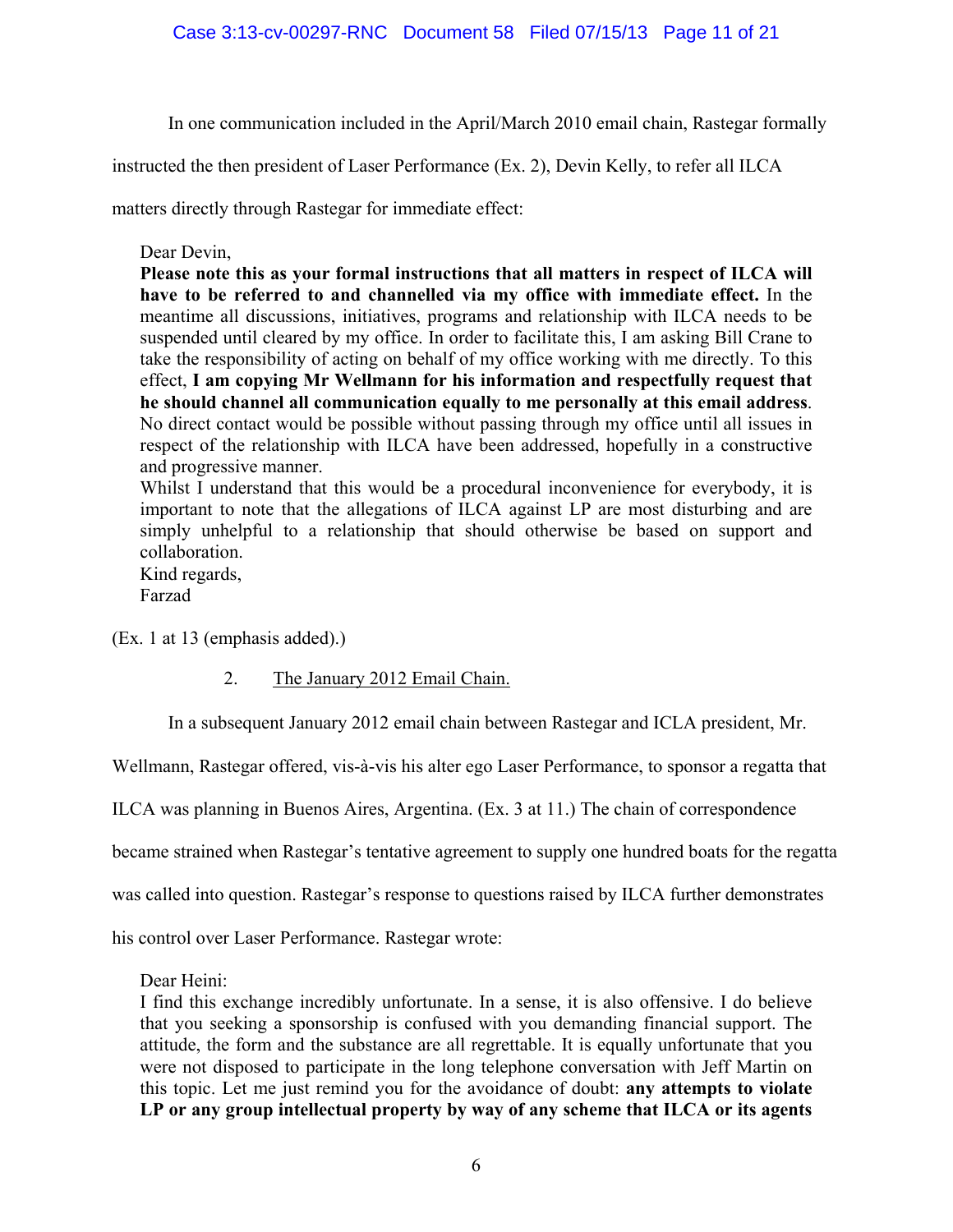**would devise would be vigorously defended and anyone who perpetrates any initiative to violate our rights would be equally challenged.** I hope this is very clear and unlike your message, there are no veiled threats in there.

This all surreal. If I were you, I would be lining up behind the doors of Maclaren to get a sponsorship rather than embark on threats and demands.

Be guided accordingly. Respectfully Farzad

(Ex. 3.)

# 3. The Laser Performance Entities.

Prior to filing the complaint, Kirby performed an extensive, and sometimes inconclusive,

investigation of Rastegar's companies. Much of the information regarding these companies is

confidential and will only be available to Kirby through discovery. On information and belief,

Rastegar owns and controls the following entities, which were summarized in a June 2012 blog

publication:

300 Highpoint Avenue, Portsmouth, RI 02871 LaserPerformance LLC

200 Highpoint Avenue, Portsmouth, RI 02871 SailLaser LLC LaserPerformance Sail & Sport LLC Quarter Moon, Incorporation Vanguard Sailing Center Vanguard Sailboats Vanguard Racing Sailboats Garda Company LLC

4 Testa Place, S. Norwalk, CT 06854 American Baby Products, Inc. f/k/a Maclaren USA, Inc. (in bankruptcy) Excelsior Testa LLC Excelsior Property Holdings LLC

25 Van Zant Street, Norwalk, CT 06854 Maclaren N.A., Inc. Maclaren Services, Inc. Dory Ventures LLC

Station Works Station Road, Long Buckby, Northampton, Northamptonshire NN6 7PF LaserPerformance (Europe) Limited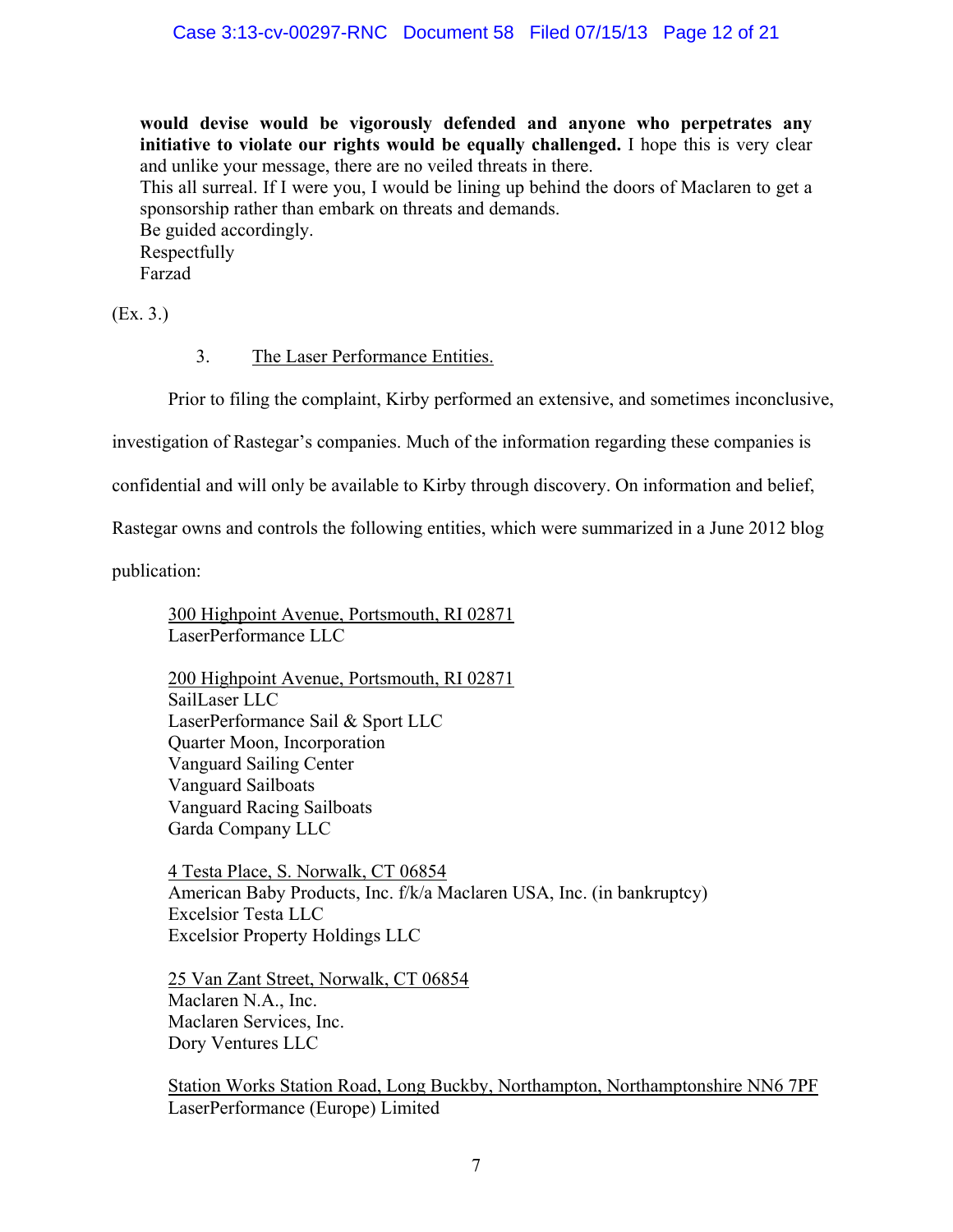SailLaser Limited Maclaren Europe Limited Ronson Limited Ronson International Limited Full Moon Holdings Limited Sina Holdco Limited

(Ex. 4.) Kirby's ability to plead specific facts is constrained by these complex corporate arrangements. Rastegar should not be permitted to shield himself if he is in fact exercising control and domination of these entities.

## 4. September 2011 Kirby/Rastegar Email.

In a September 2011 email exchange, Kirby asked Rastegar to confirm that Kirby and PSE/LP Europe were back to the business relationship they had in 2008. (Ex. 5 at 4.) In response, Rastegar, using his personal email, informed Kirby that neither he, nor any of the former Laser Performance parties to the Builder Agreements, would accept Kirby's request. (*Id*. at 2.)

# 5. October 2011 Kirby/Rastegar Email.

In a 2011 email exchange, Bruce Kirby wrote to Rastegar via his personal hotmail address to explain that a purchase of certain assets by a third party was never completed and that the arrangement between Kirby and Rastegar had not changed. (Ex. 6 at 3.) Kirby asked Rastegar to instruct his people on this point and to have them resume the royalty arrangement set forth in the Builder Agreements. (*Id*.)

In a response to Kirby sent via his personal email account, Rastegar informed Kirby that the requests in the email were rejected and without basis. (Ex. 6. at 2.) Rastegar again asked Kirby "to refrain from direct communication with me or any of the LP team." (*Id*.) This response further illustrates Rastegar's control over Laser Performance, and more specifically his control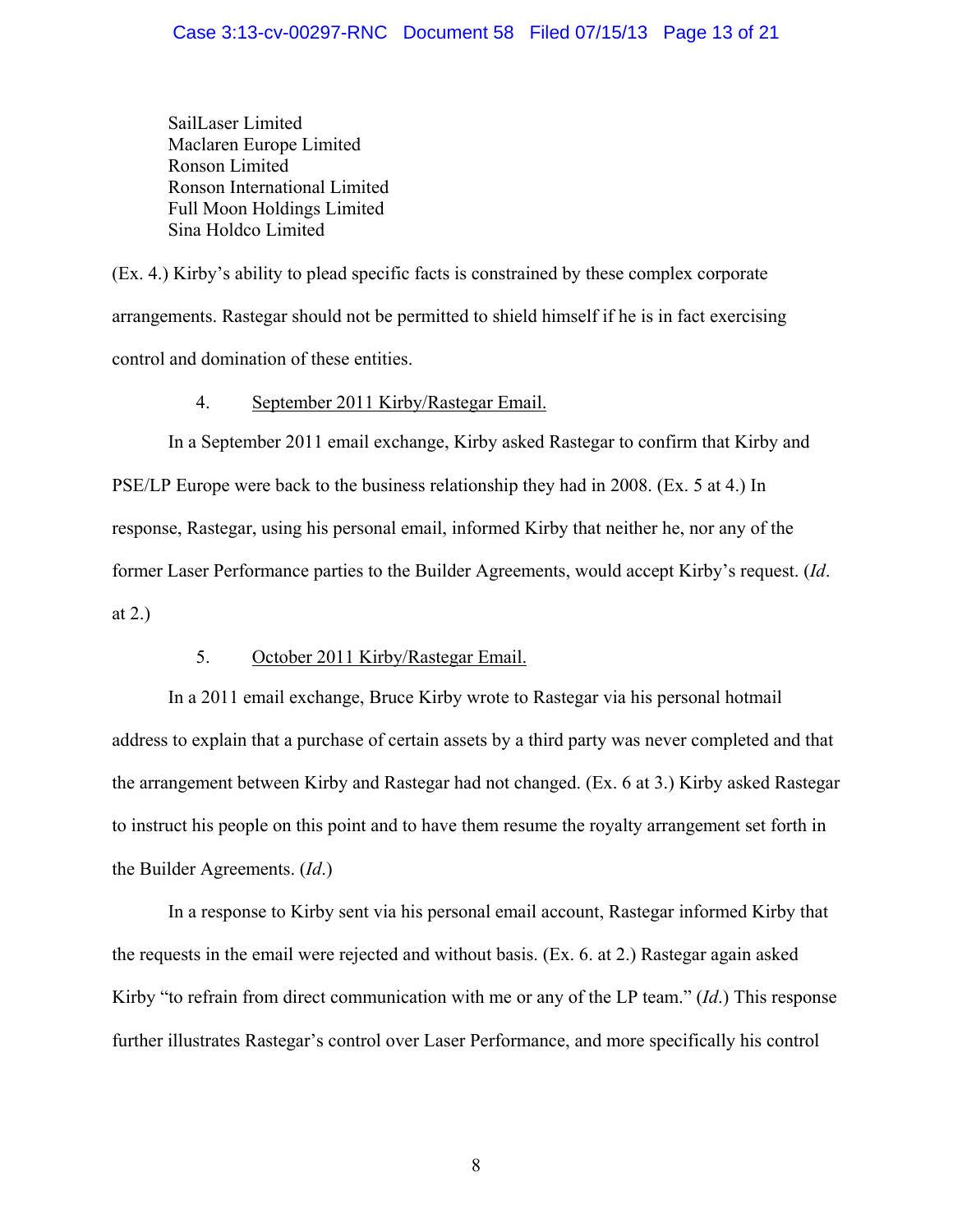#### Case 3:13-cv-00297-RNC Document 58 Filed 07/15/13 Page 14 of 21

over the claims in suit, namely his decision to stop paying royalties to Kirby under the Builder Agreements.

#### 6. April 2011 Rastegar/Kirby Email.

In an April 2011 email to Kirby, Rastegar, again using his personal email account, spoke on behalf of Laser Performance entities PSE/LP Europe and Quarter Moon, Inc. (Ex. 7.) Rastegar stated to Kirby that "I came to you with a pleading and proposal that you should do something to protect the legacy of the class and its future. You chose not to despite many long years of pursuit on my part." (*Id*.)

### 7. December 2010 Rastegar Email.

In December 2010 email to Kirby, Rastegar, again using his personal email account, informed Bruce Kirby that "[y]ou must absolutely refrain from contacting members of the LaserPerformance team . . .." (Ex. 7.)

### 8. July 2010 Rastegar Email.

In a July 2010 email from Rastegar to a representative of Global Sailing, Rastegar informed Global Sailing to be aware that post July  $11<sup>th</sup>$ , there would be no negotiation as to what would happen next with Laser Performance. Rastegar further stated that "July  $11<sup>th</sup>$  would be the date from which we will be seeking to protect and optimize the outcome for us . . .," the use of "us" being in reference to Laser Performance. (Ex. 9.)

9. November 2002 Email.

In a November 2002 email to Kirby, a third party Kirby Sailboat dealer in the UK stated that "[w]e are also moving from Banbury to Farzads (sic) premises near Northampton ( about 21 miles away) and down sizing the current structure of the Company to become a sales, and distribution organization." (Ex. 10 at 2.) The Third party further stated that "Farzad is telling me that he also sees me as a solid part of the future so lets see what happens!" (*Id*.)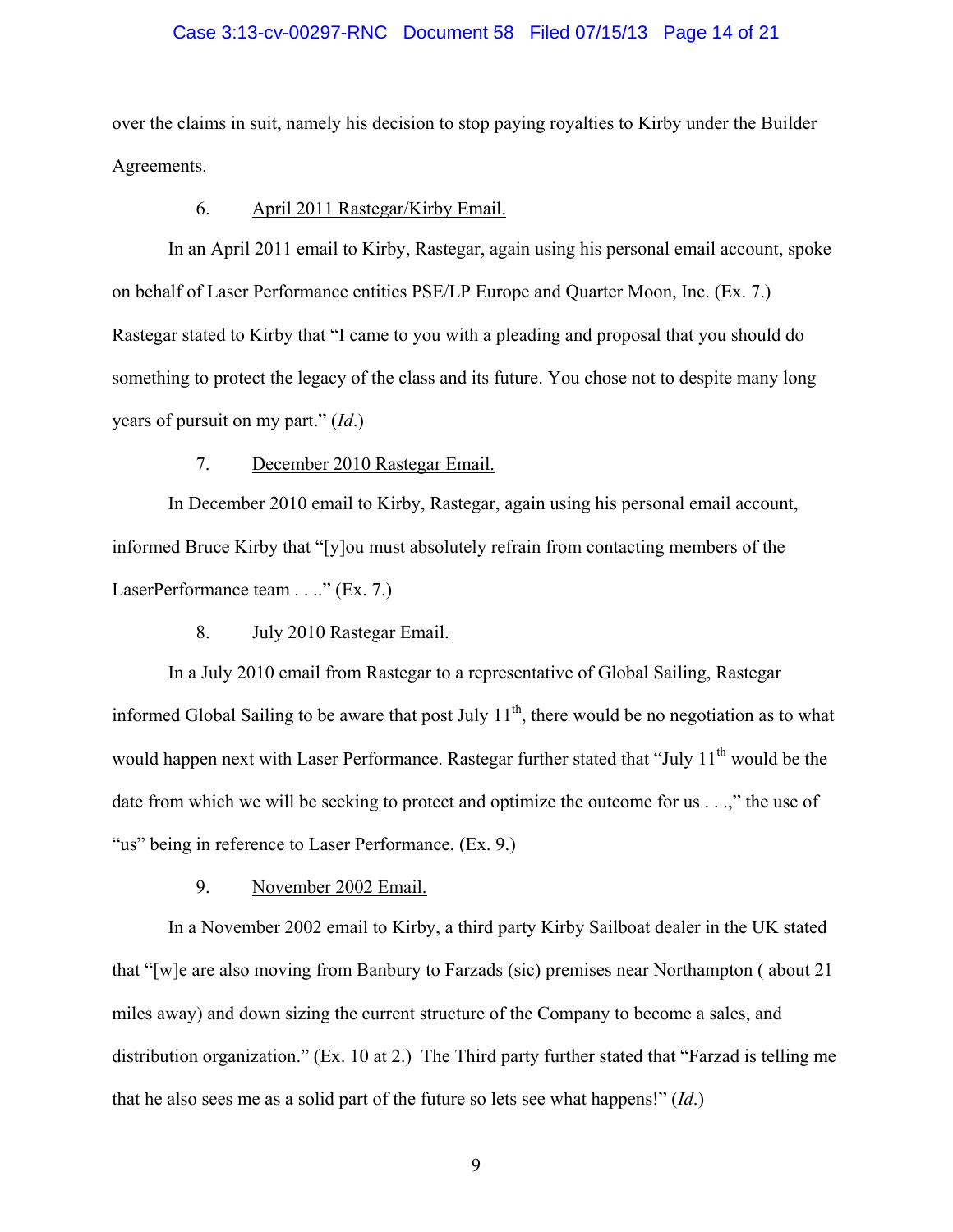#### Case 3:13-cv-00297-RNC Document 58 Filed 07/15/13 Page 15 of 21

### 10. May 2007 Whitmyer Letter.

In a May 2007 letter to Rastegar's counsel, Kirby's counsel stated that Kirby had met with Rastegar and Rastegar expressed his frustration that the transaction had not moved along more quickly. (Ex. 11 at 2.)

## 11. April 2007 Rastegar Email.

 In an April 2007 email to Kirby, Rastegar requested a two hour meeting to facilitate a more simple agreement under which Rastegar could acquire Kirby's rights. (Ex. 12 at 1.)

### 12. Dory Ventures LLC.

The public records of the Secretary of the State of Connecticut show that Dory Ventures LLC is a limited liability company registered in Connecticut. (Ex. 13 at 1.) The records further show that Rastegar is the managing member of Dory Ventures. (*Id*.) The records of the United States Patent and Trademark Office indicate that Karaya's current domestic representative for the LASER trademarks is Ilan Nordmann, DORY VENTURES, c/o Mr. Thomas von Urbisch, 25 Van Zant Street, Norwalk, CT 06855. (FA Compl. ¶ 46.) Rastegar has a place of business at 25 Van Zant Street, Norwalk, CT 06855. (FA Compl. ¶ 10.)

### **D. Kirby Identified Sufficient Facts in Its First Amended Complaint to State A Claim for Holding Rastegar Personally Liable.**

In addition to the evidence described above, which Kirby relied upon in filing its claims, Kirby's First Amended Complaint states a claim for holding Rastegar personally liable. In determining whether to pierce the corporate veil, the Connecticut Supreme Court employs two separate tests: (1) the "instrumentality" test; and (2) the "identity" test. *Tucker*, 745 F. Supp. 2d at 70 (citations omitted). The plaintiff needs to prevail under only one of the tests to pierce the veil. *See id.* at 69 (denying a motion to dismiss where plaintiff had "pled sufficient facts to make a plausible claim that piercing [defendant's] corporate veil is warranted under the instrumentality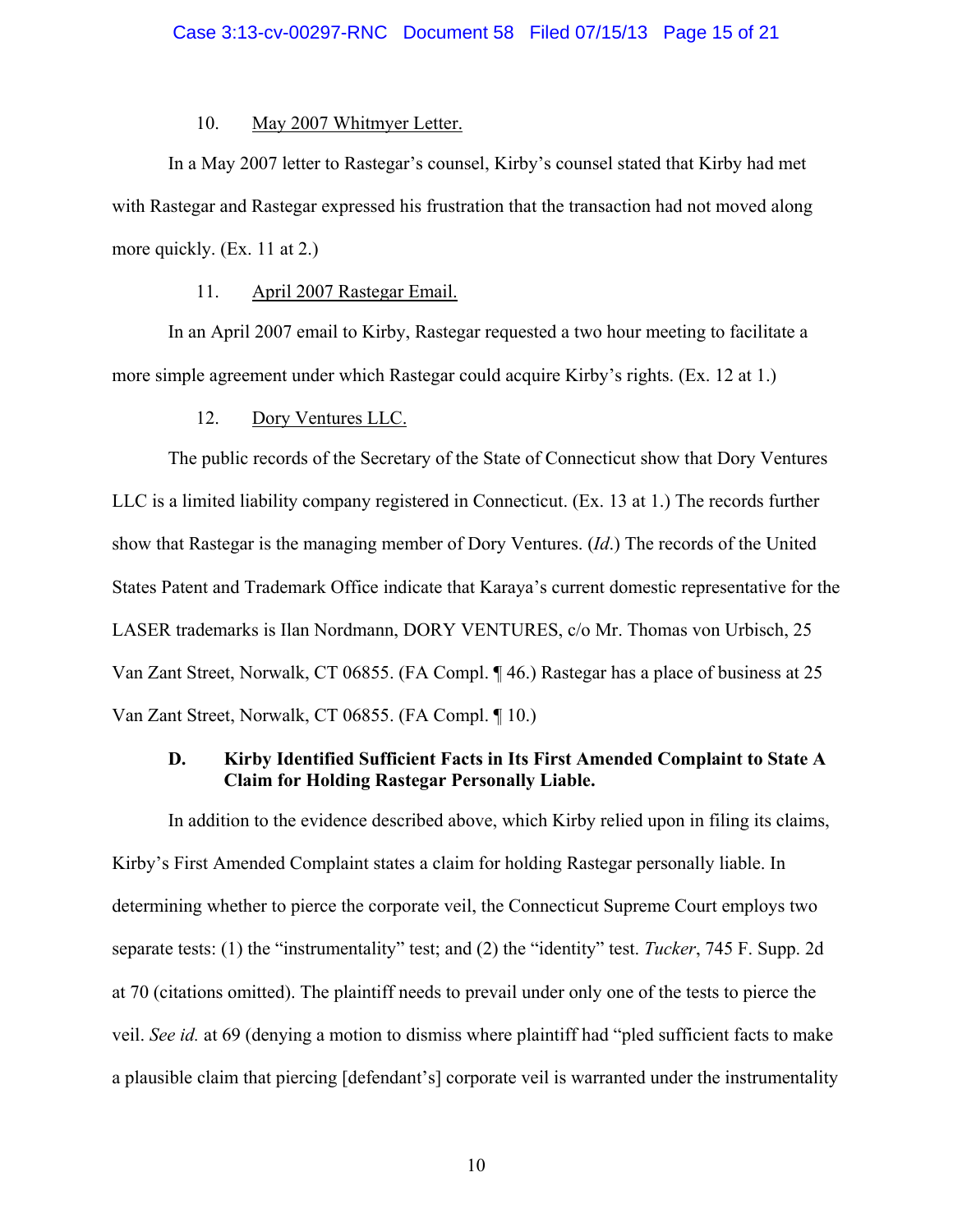# Case 3:13-cv-00297-RNC Document 58 Filed 07/15/13 Page 16 of 21

rule."). In the instant case, the First Amended Complaint provides sufficient bases for piercing the corporate veil under either standard.

### 1. The First Amended Complaint Satisfies the Instrumentality Test.

The First Amended Complaint meets the "instrumentality test" by alleging facts that

satisfy the three requisite elements.

(1) control by the parent of the finances, policies and business practices relating to the transaction at issue to such an extent that the subsidiary "had at the time no separate mind, will or existence of its own"; (2) that the parent exercised that control over the subsidiary in order to commit a fraudulent, wrongful, or otherwise unlawful act; and (3) the control and breach of duty must have proximately caused the plaintiff's injury.

*Tucker*, 745 F. Supp. 2d at 70.

 The First Amended Complaint addresses each of these elements with factual support. The first element, that Rastegar "had at the time no separate mind, will or existence of [his] own" apart from the Laser Performance companies, is evidenced by the fact that Rastegar owns and/or controls Laser Performance, which include LP Europe, Quarter Moon, Karaya, and Velum. (FA Compl. ¶¶ 10, 49.)

 The First Amended Complaint also details how Rastegar used his domination of the Laser Performance companies to commit the unlawful acts complained of in Kirby's pleading. For example, "Rastegar directs and controls the counterfeiting by Quarter Moon/QM Vanguard and Karaya, and by PSE/LP Europe and Velum." (Count I)(FA Compl. ¶ 94; *see also* FA Compl. ¶¶ 33, 39, 44, 49, 53, 60, 63, 69, 70.) In regard to the federal and state unfair competition claims, the First Amended Complaint alleges that "Rastegar directs and controls the trademark infringement, unfair competition and false designation of origin by Quarter Moon/QM Vanguard and Karaya, and by PSE/LP Europe and Velum." (Counts II and III)(FA Compl. ¶¶ 103, 111; *see also* FA Compl. ¶¶ 33, 39, 44, 49, 53, 60, 63, 69, 70.) Kirby also alleged that Rastegar directs and controls Quarter Moon/QM Vanguard, PSE/LP Europe, Karaya and Velum's unauthorized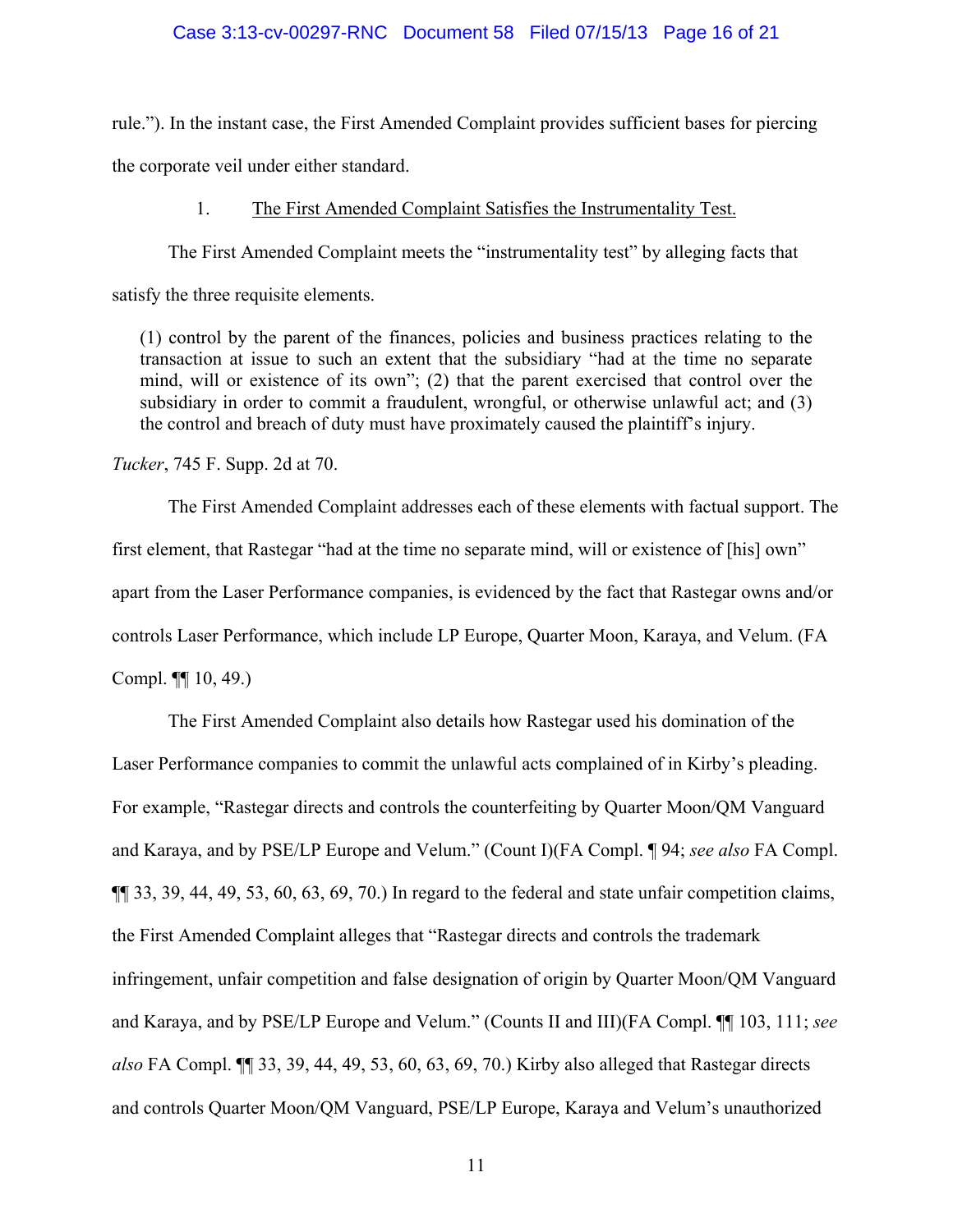#### Case 3:13-cv-00297-RNC Document 58 Filed 07/15/13 Page 17 of 21

use of Bruce Kirby's name and encourages ISAF and ILCA's unauthorized use of Bruce Kirby's name. (Counts IV)(FA Compl. ¶ 117; *see also* FA Compl. ¶¶ 33, 39, 44, 49, 53, 60, 63, 69, 70.)

In regard to the breach of the 1983 Builder Agreement, Kirby alleged that Rastegar directs and controls PSE/LP Europe's default of the 1983 Builder Agreement. (Counts V)(FA Compl. ¶ 126; *see also* FA Compl. ¶¶ 63, 69.) In regard to the breach of the 1989 Builder Agreement, Kirby alleged that Rastegar directs and controls Quarter Moon/QM Vanguard's default of the 1989 Builder Agreement. (Counts VI)(FA Compl. ¶ 134; *see also* FA Compl. ¶¶ 63, 69.) In regard to the tortious interference claim, Kirby alleged that Rastegar is a sponsor of ILCA and ISAF and that Rastegar paid or encouraged ILCA to enact the ILCA Rule Change and paid or encouraged ISAF to approve it. (Count VII)(FA Compl. ¶ 85.)

 Finally, Rastegar's control of the Laser Performance companies proximately caused Kirby's injuries. The complaint alleges that Kirby was injured by each of the actions complained of in the seven counts alleged against the companies. Rastegar proximately caused the injuries because he controlled the unlawful acts by intentionally causing the companies to infringe Kirby's rights and breach the contracts. Thus, each of the requisite elements exists to justify piercing the corporate veil under the instrumentality test.

#### 2. The First Amended Complaint Satisfies the Identity Test.

The identity test requires the plaintiff to demonstrate "that there was such a unity of interest and ownership that the independence of the corporations had in effect ceased or had never begun." *Tucker v*, 745 F. Supp. 2d at 70 (D. Conn. 2010) (citations omitted). The First Amended Complaint easily satisfies this standard. Laser Performance's lack of independence, and that of its underlying companies LP Europe, Quarter Moon, Karaya, and Velum, is self evident by that fact that Rastegar dominates and controls these companies.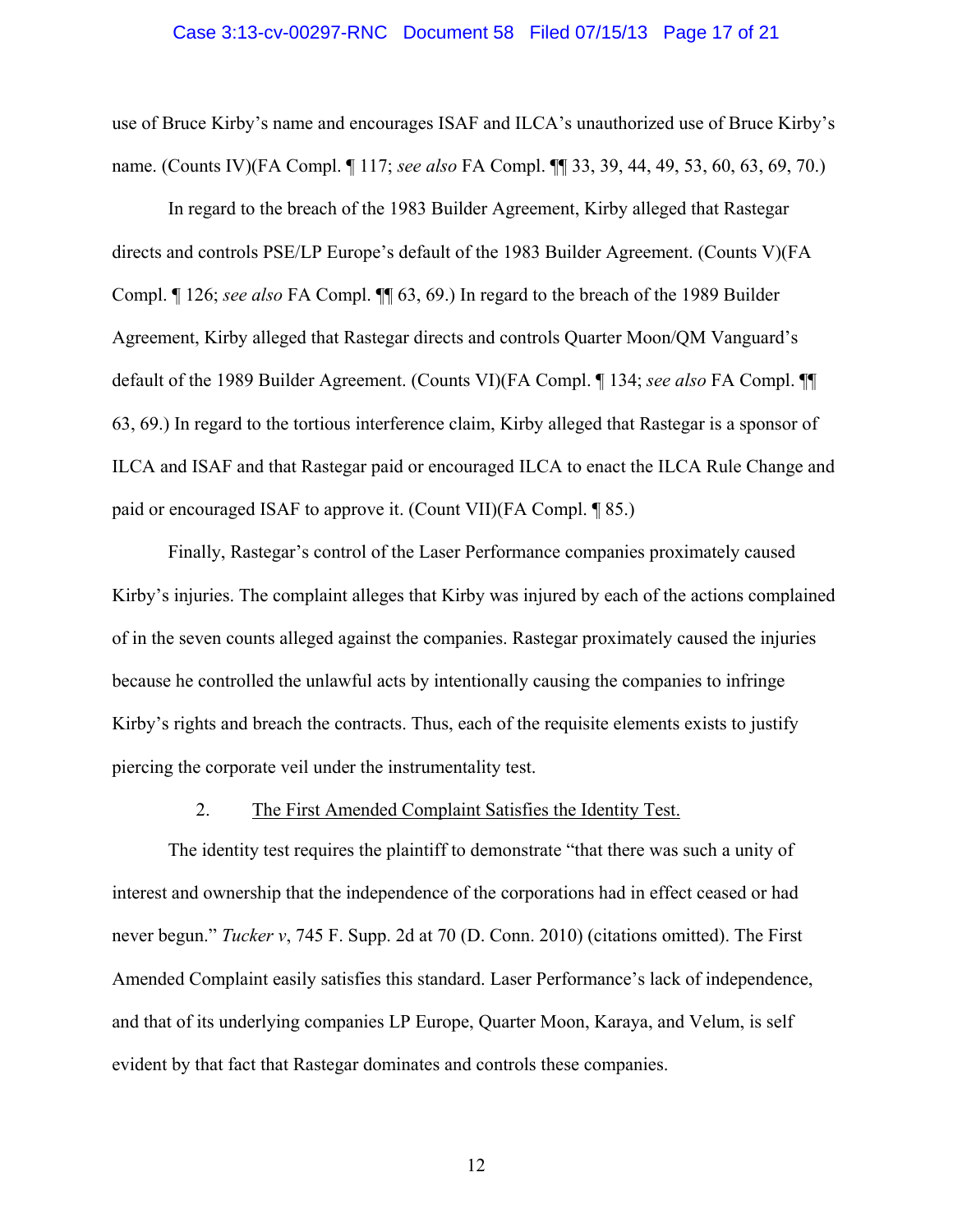### 3. The Pleading Threshold in this Case Is Necessarily Lower Because Many of the Underlying Facts Are Not Publically Available.

Finally because the "veil-piercing inquiry is necessarily fact-specific," and "presents a question of fact" specific to the "circumstances of a particular case," it is ill-suited to be resolved by a motion to dismiss. *Tucker*, 745 F. Supp. 2d at 70. This is especially true in this case, where the dominating party shielded himself from liability behind a number legal entities registered in off shore locations and/or being immune from even the most routine mandatory public disclosure obligations. *See Arista Records, LLC v. Doe 3*, 604 F. 3d 110, 120 (2d Cir. 2010) (a plaintiff need not plead specific evidence, nor is it barred from pleading facts on information and belief, particularly where the relevant facts are "peculiarly within the possession and control of the defendant, or where the belief is based on factual information that makes the inference of culpability plausible.")

In this case, even the most basic information regarding Rastegar's corporations is not publically available. To the extent that the Court determines that the information relied upon by Kirby and set forth in its First Amended Complaint is insufficient to support its claims against Rastegar, Kirby requests that the Court delay ruling on the 12(b)(6) motion to dismiss and grant Kirby an opportunity to conduct expedited discovery of Rastegar and his companies in order to further support its claims.

# **E. To the Extent the Court Determines that Kirby Has Not Sufficiently Plead a Claim Personally Against Farzad Rastegar, the Court Should Allow Kirby to Amend its Complaint.**

Although Kirby contends that it has sufficiently set forth a claim to hold Farzad Rastegar personally liable, Kirby respectfully requests that the court allow it to file an amended claim if this Court determines that Kirby has not sufficiently set forth a claim.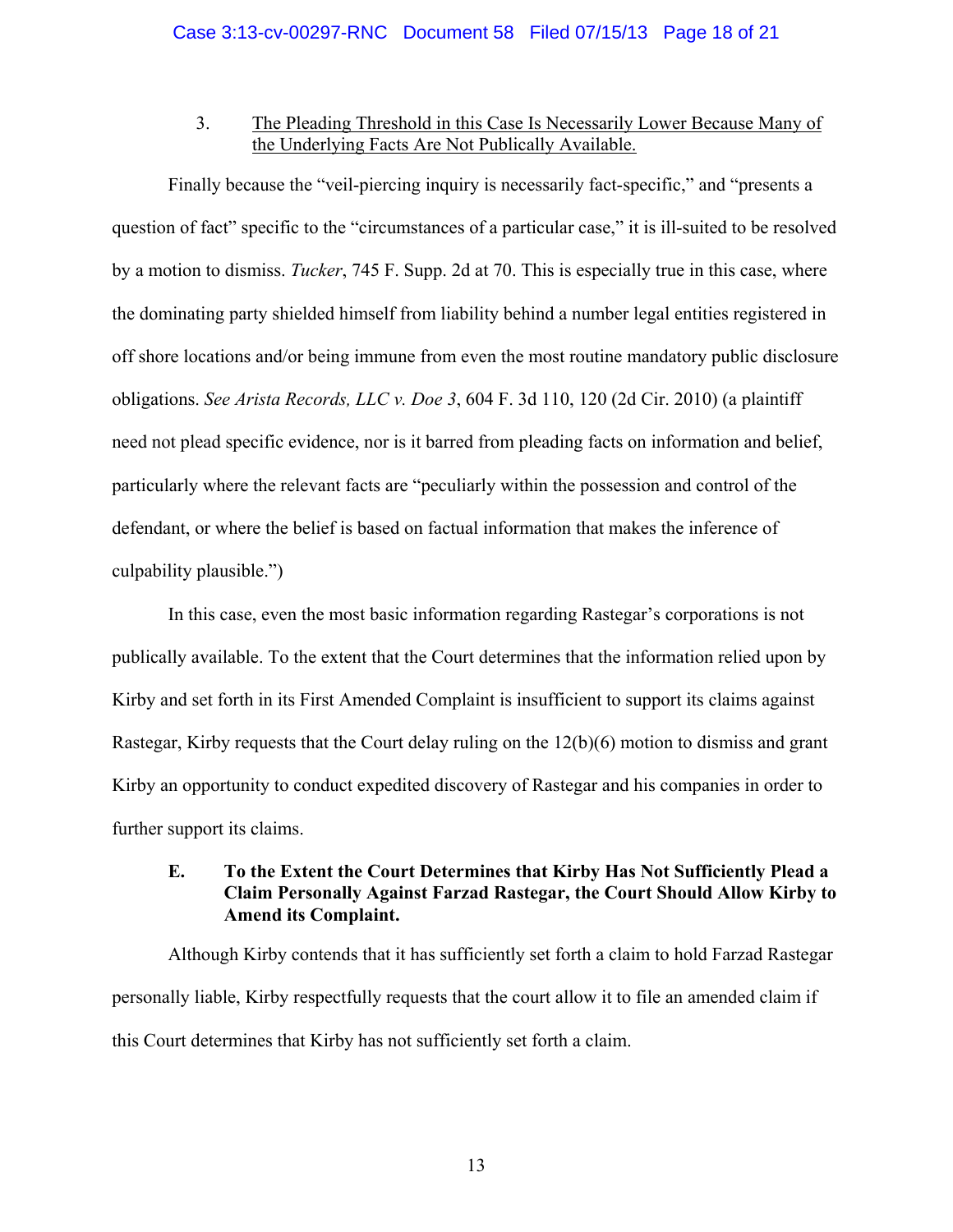# Case 3:13-cv-00297-RNC Document 58 Filed 07/15/13 Page 19 of 21

Under the Federal Rules of Civil Procedure, leave to amend should be "freely give[n]... when justice so requires." Fed. R. Civ. P.  $15(a)(2)$  (2013). District courts "halvel broad discretion to decide whether to grant leave to amend." *Gurary v. Winehouse*, 235 F. 3d 792, 801 (2d Cir. 2000). *See also AEP Energy Services Gas Holding Co. v. Bank of Am.*, 626 F. 3d 699, 725 (2d. Cir. 2010)(rule in Second Circuit is to grant leave to amend in the absence of showing by nonmovant of prejudice or bad faith).

The standard governing motions to amend is informed by a "strong preference for resolving disputes on the merits." *See Williams v. Citigroup Inc.*, 659 F. 3d 208, 212–13 (2d Cir. 2011) (*citing New York v. Green*, 420 F.3d 99, 104 (2d Cir. 2005)); *see also Pangburn v. Culbertson*, 200 F. 3d 65, 70 (2d Cir. 1999) (referring to the "relaxed standard" for motion to amend). "If the underlying facts or circumstances relied upon by a plaintiff may be a proper subject of relief, he ought to be afforded an opportunity to test his claims on the merits." *Foman v. Davis*, 371 U.S. 178 (1962).

 In this case, personal claims against Rastegar are the proper subject of relief because Rastegar has dominated and controlled the Laser Performance companies to unlawfully harm Kirby. Kirby, therefore, should accordingly be given an opportunity to hold Rastegar liable for his actions. Therefore, to the extent the Court determines that Kirby's claim is insufficient; the Court should permit Kirby an opportunity to refile its claim.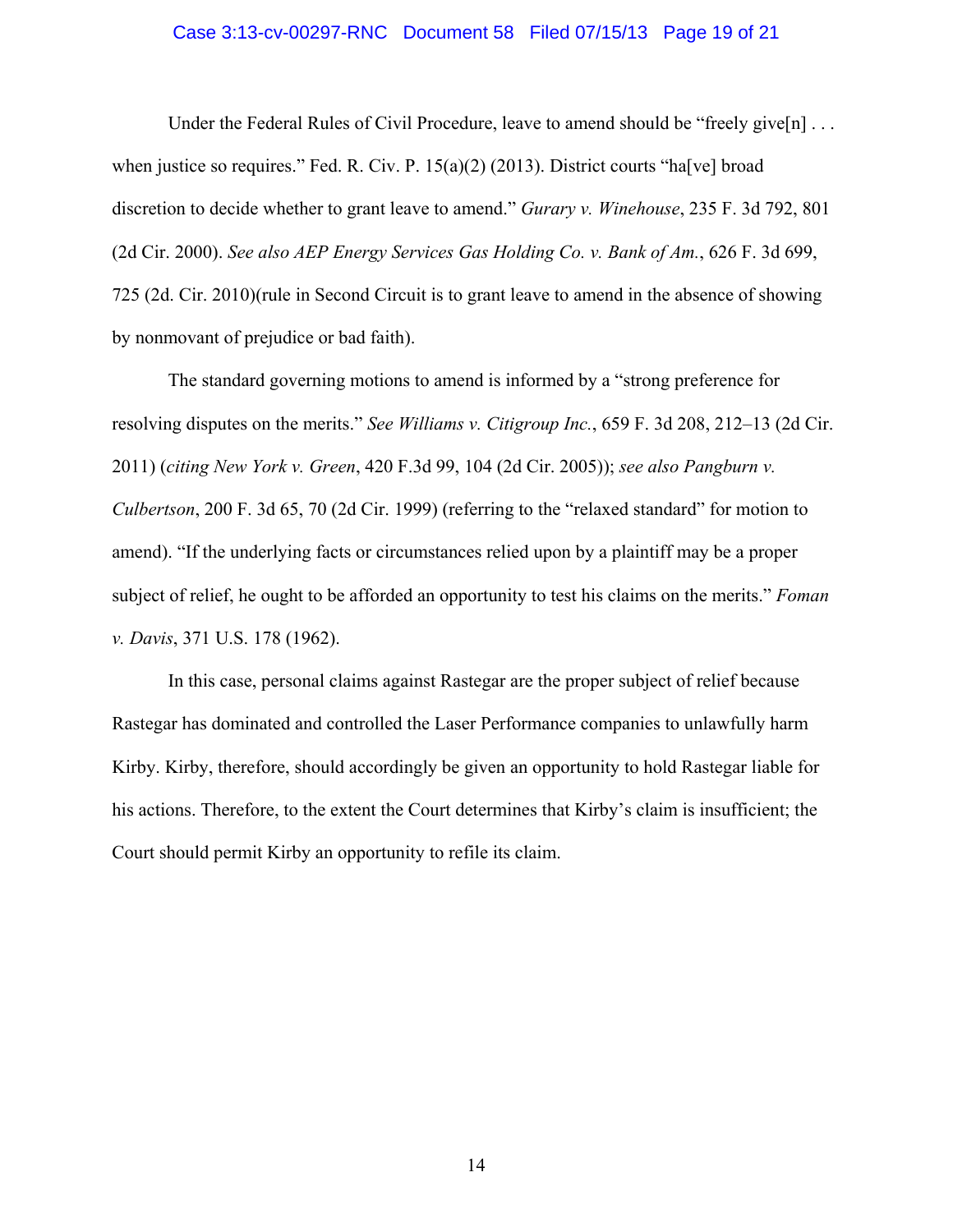# **IV. CONCLUSION.**

For the foregoing reasons, Kirby respectfully requests that the Court deny Rastegar's

Motion to Dismiss.

July 15, 2013 /s/ *Wesley W. Whitmyer, Jr.* 

 Wesley W. Whitmyer, Jr., ct03509 Andy I. Corea, ct25925 Brian L. Repper, ct28225 St. Onge Steward Johnston & Reens LLC 986 Bedford Street Stamford, Connecticut 06905-5619 Telephone: (203) 324-6155 Facsimile: (203) 327-1096 Email: litigation@ssjr.com

ATTORNEYS FOR PLAINTIFFS